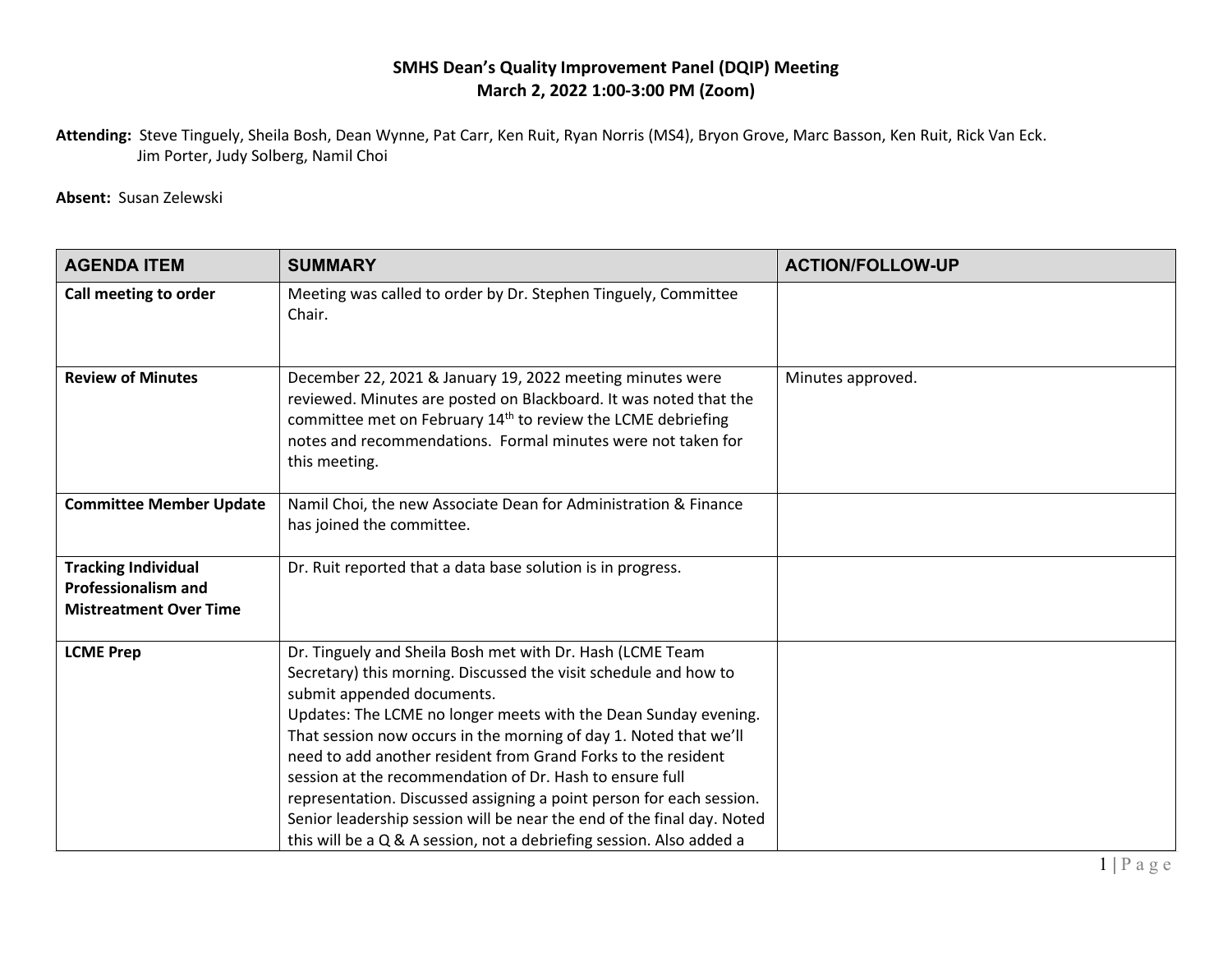| campus deans' session. Combined the basic science chair session<br>with the clinical science chair session. Dr. Hash informed us that no<br>findings will be presented during the visit. The Dean will receive a<br>letter a week or so after the visit.                                                                                                                                                                                                                                                                                                                                                                                                                                                                                |  |
|-----------------------------------------------------------------------------------------------------------------------------------------------------------------------------------------------------------------------------------------------------------------------------------------------------------------------------------------------------------------------------------------------------------------------------------------------------------------------------------------------------------------------------------------------------------------------------------------------------------------------------------------------------------------------------------------------------------------------------------------|--|
| The Dean recommends a practice session with Dr. Colin Combs and<br>the clinical chairs to think through what the common questions<br>might be, "obviously one of the questions is going to be on<br>longitudinal issues."<br>He also recommended a practice session on the diversity of the<br>student experience. This should include Dr. Carr, the clinical chairs<br>and Dr. Warne and the newly selected person who is responsible for<br>the management of diversity throughout the curriculum and who is<br>also on UMEC. Dr. Wynne suggested the response could include "we<br>are limited by demographics of ND, this is what we're doing to<br>address this in each of these phases: Preclerkship, Clerkship and<br>Elective." |  |
| Sheila Bosh informed the committee that there is also an LCME prep<br>session scheduled for March 14 <sup>th</sup> to discuss the point person,<br>responsibilities, prep documents, etc. Invites have been sent.                                                                                                                                                                                                                                                                                                                                                                                                                                                                                                                       |  |
| It's noted that documents are due to the LCME no later than March<br>25. Dr. Tinguely asked those who are working on those documents<br>to have them ready prior to our next meeting on March 16 <sup>th</sup> so we<br>have a chance to review and provide feedback prior to submission.                                                                                                                                                                                                                                                                                                                                                                                                                                               |  |
| Discussed the relationship between clinical affiliates and campus<br>deans. Discussion was led by Dr. Solberg. It was noted in the<br>debriefing session that the administrators commented that it would<br>be beneficial to have a closer working relationship with the campus<br>deans. Both Dr. Wynne and Dr. Basson commented they are in favor<br>of this. Dr. Basson has asked each of the campus deans to reach out<br>to their local regional hospitals and identify a point of contact (not<br>necessarily the CEO) with 1:1's as needed.                                                                                                                                                                                      |  |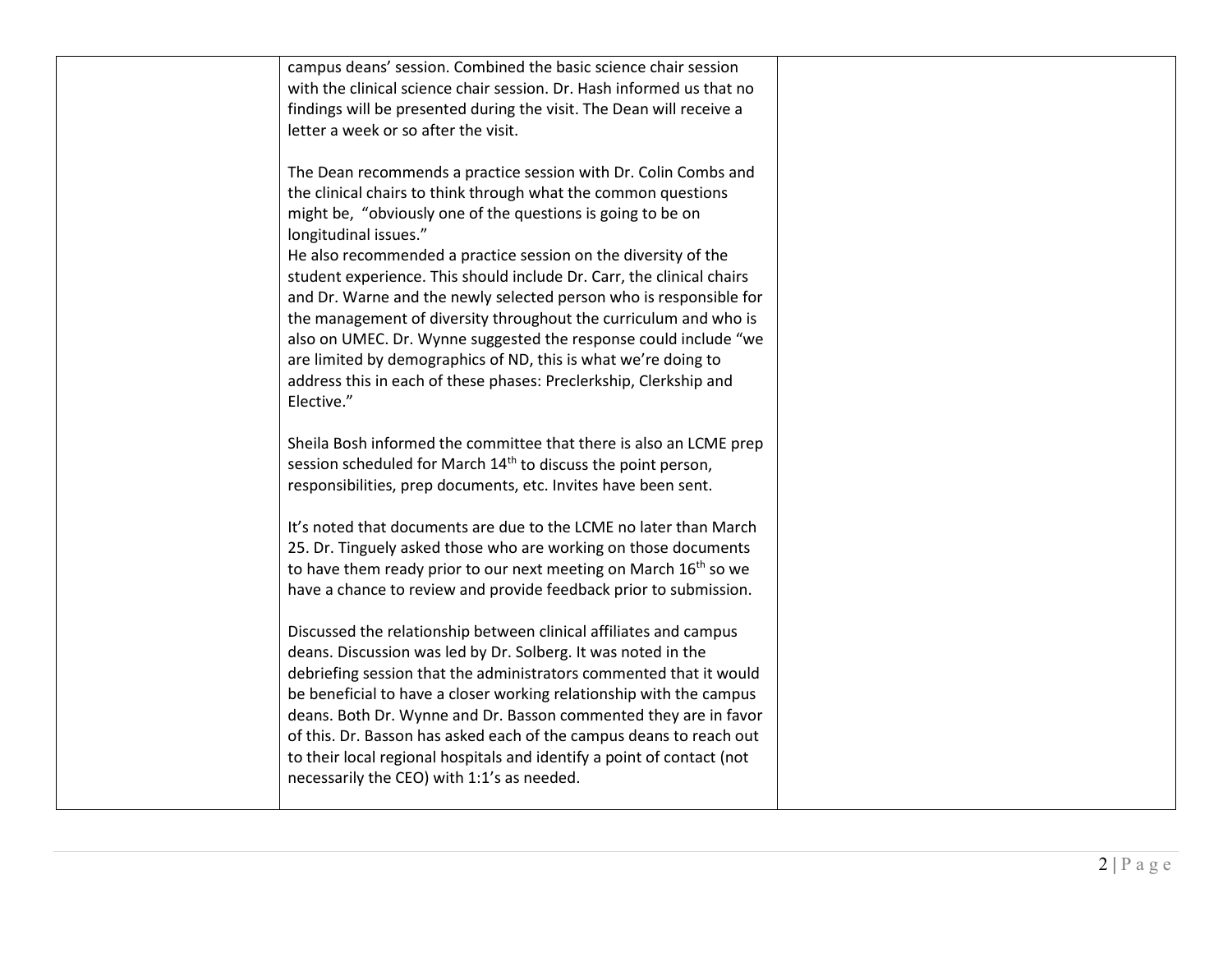| <b>ISA 2 Updates</b>              | Dr Van Eck shared and explained the three documents that were        |                     |
|-----------------------------------|----------------------------------------------------------------------|---------------------|
|                                   | posted to Blackboard. These were compiled by the graduate student    |                     |
|                                   | who reviewed all the ISA2 data. Document 1 is the quantitative       |                     |
|                                   | report. Document 2 is the coded response summary and Document        |                     |
|                                   | 3 is the comments and themes. For Document 3, she compiled           |                     |
|                                   | comments by question number and linked them into themes. This        |                     |
|                                   | was then pulled by question number into a summary document. Dr.      |                     |
|                                   | Van Eck noted that the spreadsheet can be sorted according to        |                     |
|                                   | theme, class year, etc. Currently the spreadsheet cannot be sorted   |                     |
|                                   | by location. Dr. Wynne pointed out that the percentage of            |                     |
|                                   | dissatisfied and the serious nature of the comments will determine   |                     |
|                                   | the priority. He suggested a 10% threshold. Sheila Bosh commented    |                     |
|                                   | that she agreed with the dean and encouraged consistency as we've    |                     |
|                                   | used that threshold in our review of previous survey's and to aid in |                     |
|                                   | determining our monitoring elements.                                 |                     |
|                                   |                                                                      |                     |
| <b>Frequency of DQIP Meetings</b> | Dr. Tinguely asked the committee to think about our future work. He  | Add to April Agenda |
| <b>Post Survey Visit and</b>      | anticipates that we may meet monthly post visit rather than every 2  |                     |
| <b>Composition of Membership</b>  | weeks as we have done for the past 2 years. He also commented        |                     |
|                                   | that our work will shift more to CQI rather than LCME prep. It is    |                     |
|                                   | noted that Ryan Norris will be graduating. The Dean commented        |                     |
|                                   | that he likes the idea of a broader representation, however, if the  |                     |
|                                   | group becomes too large it may not be as effective. It was concluded |                     |
|                                   | that further discussion will be needed.                              |                     |
| <b>Mock Visit</b>                 | Finished the review of the debriefing notes and recommendations.     |                     |
| <b>Recommendations</b>            | Dr. Tinguely added notes/comments to the existing document. No       |                     |
|                                   | formal notes were taken for that portion of the meeting.             |                     |
|                                   |                                                                      |                     |
| <b>Document Proposal to</b>       | Ongoing agenda item                                                  | Add to April agenda |
| <b>Executive Committee</b>        |                                                                      |                     |
| (Central Repository)              |                                                                      |                     |
| (Committee Discussion re          |                                                                      |                     |
| password protected docs)          |                                                                      |                     |
| Announcements/Next                | March 16, 2022                                                       |                     |
|                                   |                                                                      |                     |
| <b>Meeting</b>                    |                                                                      |                     |